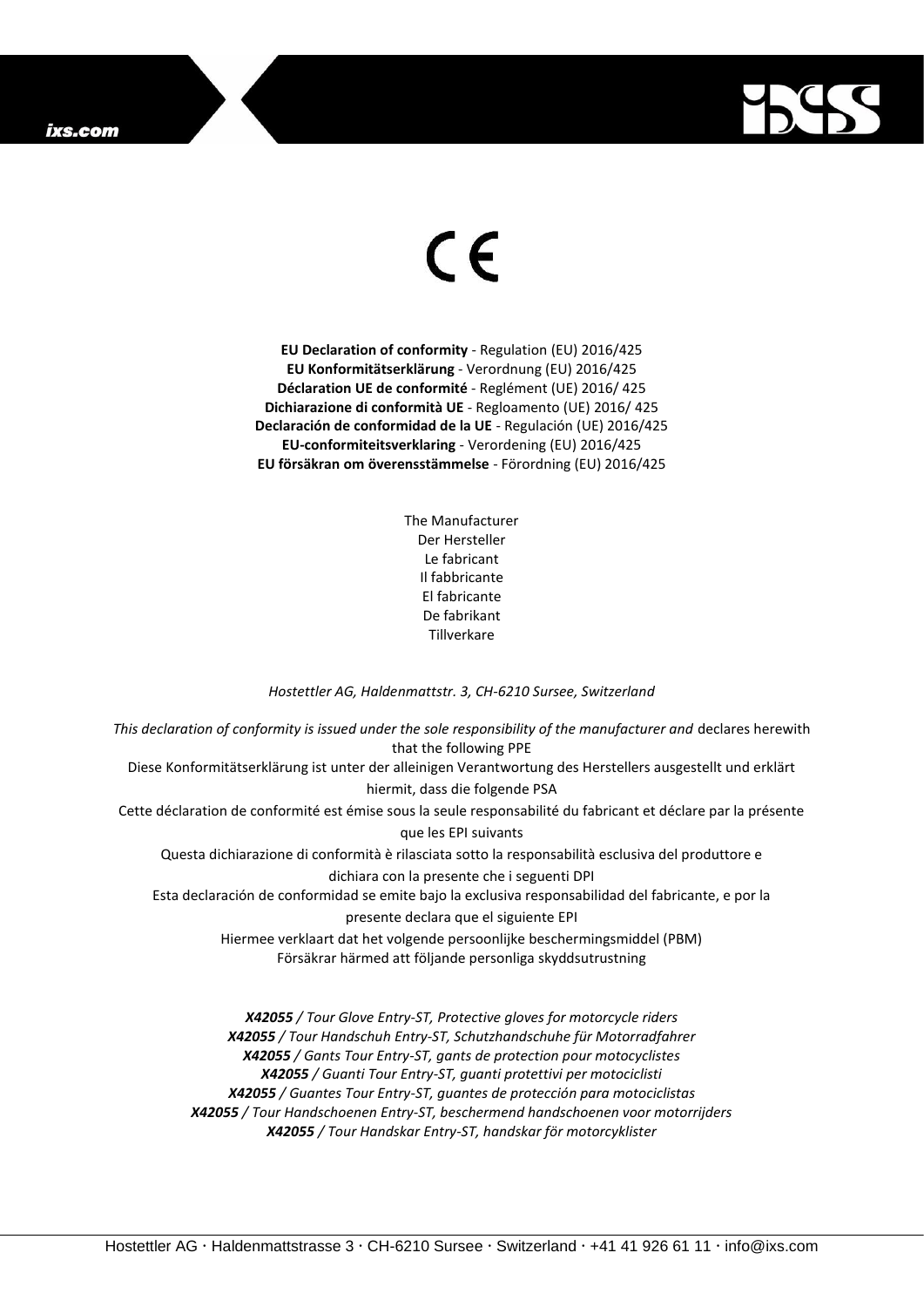

has undergone the EU-type examination conformity assessment procedure (module B) performed by the Notified Body, **CTC** (n° 0075) 4, rue Hermann Frenkel, F-69367 Lyon cedex 07 (France) which has issued the EU Type Examination Certificate No. 0075/1895/162/03/21/0449.

And is compliant with the following Standard: EN13594:2015

hat das EU-Baumusterprüfungs-Konformitätsbewertungsverfahren durchlaufen (Modul B) durchgeführt von der benannten Stelle, **CTC** (n° 0075) 4, rue Hermann Frenkel, F-69367 Lyon cedex 07 (Frankreich) die die EU-Baumusterprüfbescheinigung Nr. 0075/1895/162/03/21/0449 ausgestellt hat.

und entspricht der folgenden Norm: EN13594:2015

a subi la procédure d'évaluation de la conformité pour l'examen de type UE (module B) réalisée par l'organisme notifié, **CTC** (n° 0075) 4, rue Hermann Frenkel, F-69367 Lyon cedex 07 (France), qui a délivré le certificat d'examen de type UE n°. 0075/1895/162/03/21/0449

Et est conforme à la norme suivante: EN13594:2015

è stato sottoposto alla procedura di valutazione della conformità dell'esame UE del tipo (modulo B) eseguita dall'organismo notificato, **CTC** (n° 0075) 4, rue Hermann Frenkel, F-69367 Lyon cedex 07 (Francia) che ha rilasciato il certificato di esame UE del tipo n. 0075/1895/162/03/21/0449.

Ed è conforme alla seguente norma: EN13594:2015

ha sido sometido al procedimiento de evaluación de conformidad del examen de tipo UE (módulo B) realizado por el organismo notificado, **CTC** (n° 0075) 4, rue Hermann Frenkel, F-69367 Lyon cedex 07 (Francia) que ha emitido el certificado de examen UE de tipo no. 0075/1895/162/03/21/0449.

Y cumple con el siguiente estándar: EN13594:2015

de EG-typekeuring-conformiteitsbeoordelingsprocedure doorlopen (module B) heeft,uitgevoerd door de aangemelde instantie **CTC** (n° 0075) 4, rue Hermann Frenkel, F-69367 Lyon cedex 07 (Frankrijk) die het certificaat van EG-typeonderzoek nr. 0075/1895/162/03/21/0449 afgegeven heft.

en voldoet aan de volgende norm: EN13594:2015

har genomgått förfarandet för bedömning av överensstämmelse enligt EU-typkontroll (modul B),vilken utförts av anmält organ **CTC** (n° 0075) 4, rue Hermann Frenkel, F-69367 Lyon cedex 07 (Frankrike), som utfärdat EU-typintyg nr 0075/1895/162/03/21/0449.

Och uppfyller kraven i standarden: EN13594:2015